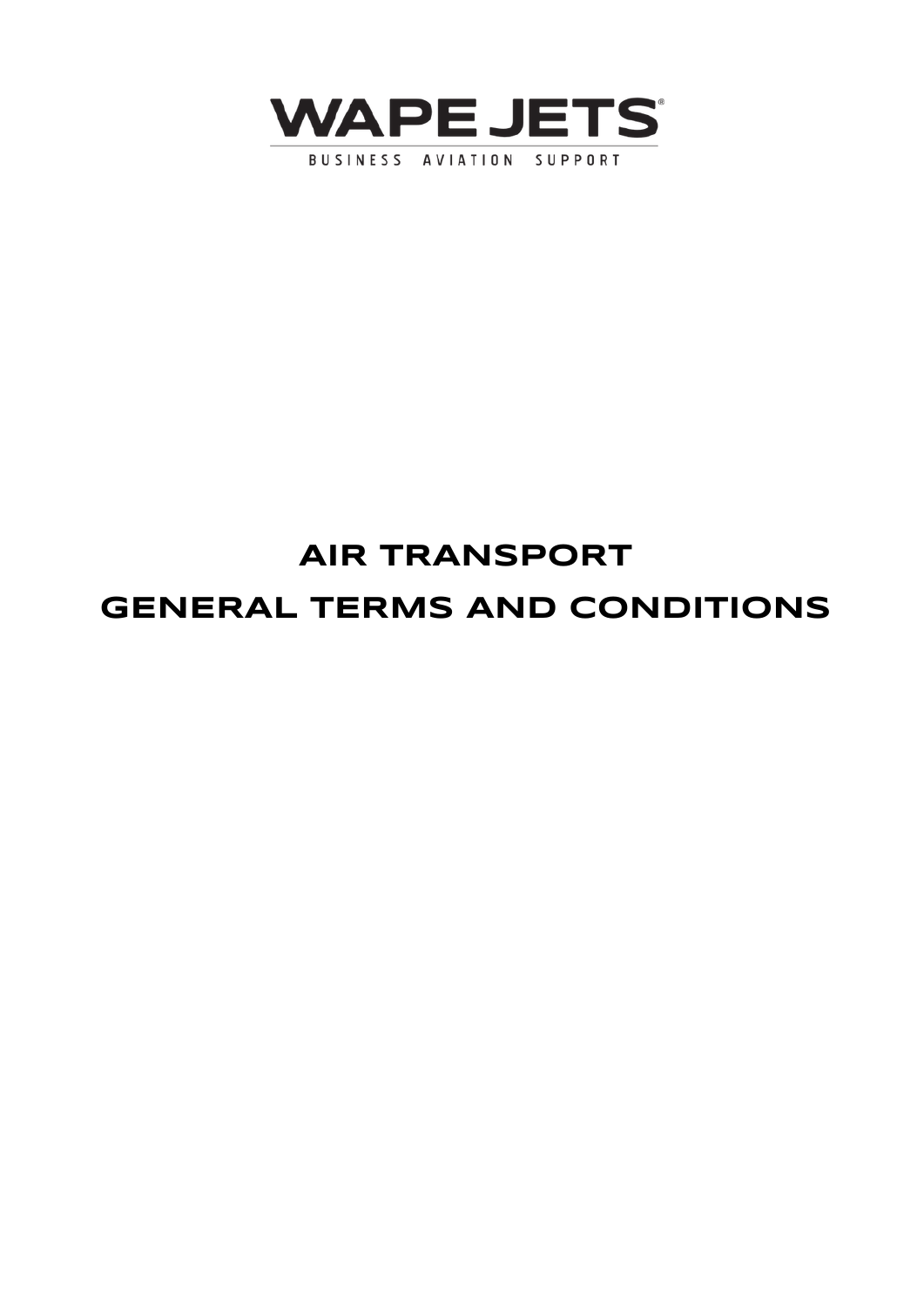

#### **AIR TRANSPORT GENERAL TERMS AND CONDITIONS**

These conditions apply to all flights organized and provided by WAPE EBS s.r.o. (hereinafter referred to only as "WAPE EBS"), to the exclusion of all other terms, conditions, warranties and representations except any specifically agreed between the Parties in writing.

#### 1. **DEFINITIONS**

In these conditions, the following expressions shall have the following meanings:

"Agreement" shall mean the Air Transport Agreement and these General Terms;

- 1.1. "Aircraft" shall mean any aircraft which is the subject of a agreement and Air Transport agreement organized by WAPE EBS for the Customer;
- 1.2. "Customer " shall mean the person, firm or body corporate entering into this Agreement as identified in the Air Transport Agreement;
- 1.3. " Air Transport Agreement " or "Agreement" means the schedule of specific terms signed by the Customer and WAPE EBS;
- 1.4. " Transport Price" shall mean the price payable for the Air Transport Agreement and such services as are agreed in advance between WAPE EBS and the Customer as set out in the Air Transport Agreement;
- 1.5. "Air Transport Agreement" shall mean the contract between the Customer and the Provider for operation of the Flight Schedule.
- 1.6. "Flight Schedule" shall mean the place of departure, place of destination and any stopping points, together with any indications of departure and arrival dates and times, set out in the Air Transport Agreement;
- 1.7. "General Terms" shall mean the general terms and conditions set out below
- 1.8. " Provider " shall mean WAPE EBS or Operator of the Aircraft subcontracted by WAPE EBS or any of its employees, directors and officers;
- 1.9. "Parties" shall mean WAPE EBS and the Customer;
- 1.10. "Party" shall mean WAPE EBS or the Customer as the contextrequires;
- 1.11. STD" means the scheduled time of departure in the Flight Schedule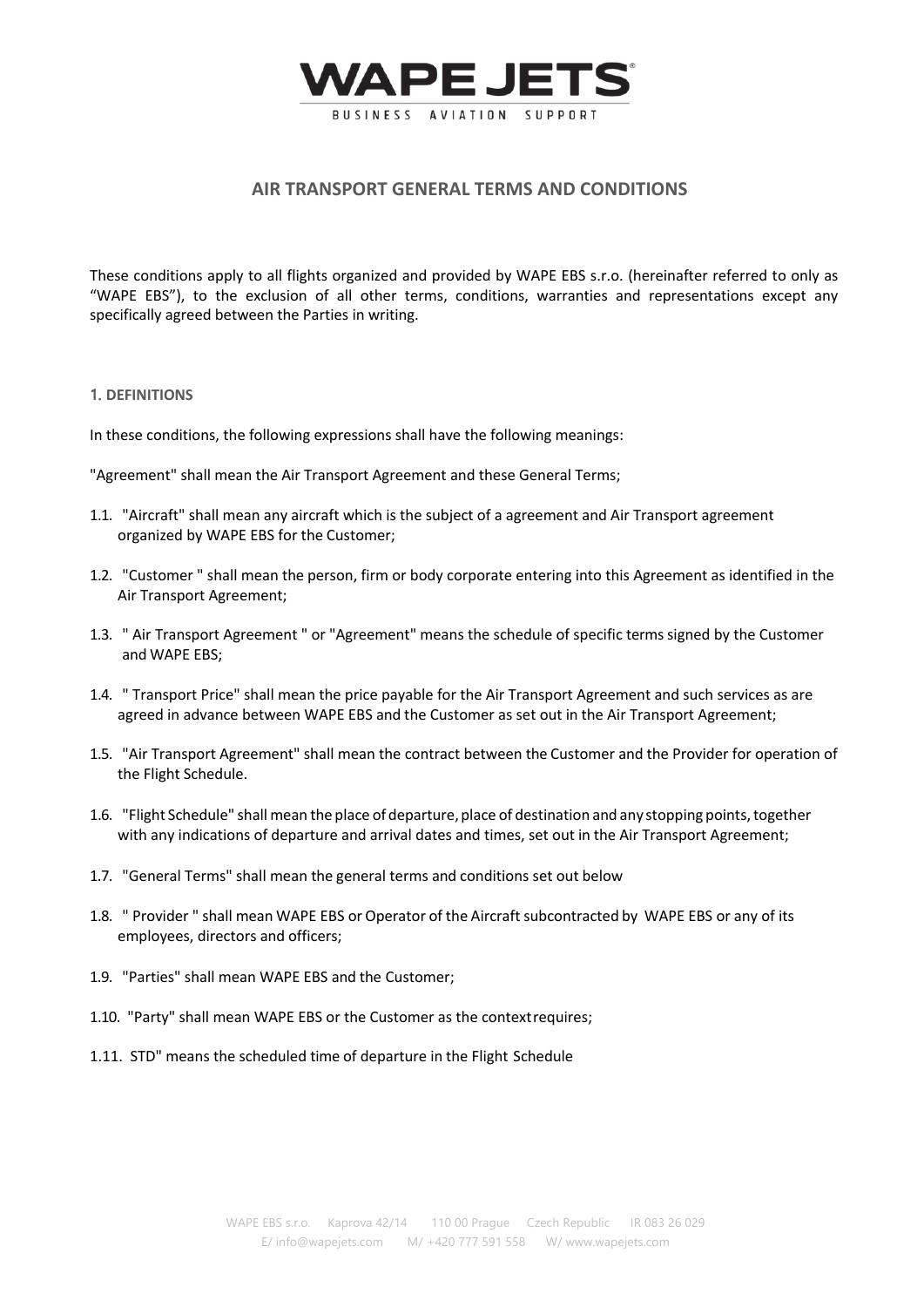

#### 2. **THE AIR TRANSPORT AGREEMENT AND PAYMENT**

2.1. Provider shall arrange that the Aircraft are manned, maintained, equipped and fuelled for the Flight Schedule. The Customer agrees that the carriage will be provided by the Provider who will have sole responsibility for the operation of the Flight Schedule and maintenance and operation of the Aircraft. The Customer accepts that WAPE EBS may act only as agent for the Customer and the Provider in arrangement of the Air Transport Agreement. In this case the Customer also accepts that the crew of the Aircraft are the servants and agents of the Provider/Operator and shall be authorized to take instructions only from the Provider/Operator unless otherwise agreed by the Provider in writing prior to the commencement of the Flight Schedule.

2.2. If at any time prior to the STD, the Aircraft becomes unavailable or unserviceable for any reason whatsoever prior to commencement of the Flight Schedule, WAPE EBS will endeavor to find another suitable provider at the same price. Should this prove to be impossible, WAPE EBS will endeavor to find an alternative provider and/or Aircraft as at close a price as possible to the Transport Price and put such possibility to the Customer for acceptance. If WAPE EBS is not able to substitute another Aircraft or the Customer does not accept any available alternative, WAPE EBS shall return the Transport Price to the Customer and shall not be under any further liability whatsoever to the Customer. However, the Customer shall remain liable to pay for any part of the Flight Schedule that has already been operated.

2.3. The Transport Price includes the cost of fuel, oil, maintenance, landing, parking, ground handling and the remuneration and expense of aircrew during the Flight Schedule. All other costs, including, but not limited to license fees, clearance fees, royalties, baggage screening charges, security charges, customs duties, airport and passenger taxes, any connections to and from airports, ground accommodation, ground transfers, cabin service, onboard satellite telephone costs and any other additional service costs whatsoever and howsoever arising shall be paid by the Customer unless otherwise specified in the Air Transport Agreement.

2.4. De-icing or hangarage of the aircraft because of the weather conditions and any such non-standard additional costs shall be invoiced by WAPE EBS to the Customer after the flight and shall be paid promptly by the Customer.

2.5. If ground transport is (even additionally) agreed, WAPE EBS takes no responsibility for any delays caused by provider of the transportation, traffic conditions and other unpredictable circumstances.

2.6. The Transport Price and all other charges provided for in this Agreement are exclusive of value added or sales tax which shall be paid in addition by the Customer at the rate applicable at the tax point.

2.7. The Customer shall pay WAPE EBS the Transport Price in the currency stated and at the time specified in the Air Transport Agreement and any other additional costs agreed between the Customer and WAPE EBS.

2.8. If any payment is not received from the Customer by the date specified in the Air Transport Agreement, WAPE EBS may, without prejudice to any other rights or remedies it may have in respect of such case WAPE EBS will be entitled to cancellation charges from the Customer in accordance with Clause 3.

2.9. Without prejudice to Clause 2.3 above, the Transport Price is also subject to increase due to any variations whatsoever to the Air Transport Agreement requested by the Customer and agreed by the Provider at any time after the Air Transport Agreement has been signed. Any additional charges shall be invoiced by WAPE EBS to the Customer and shall be paid promptly by the Customer.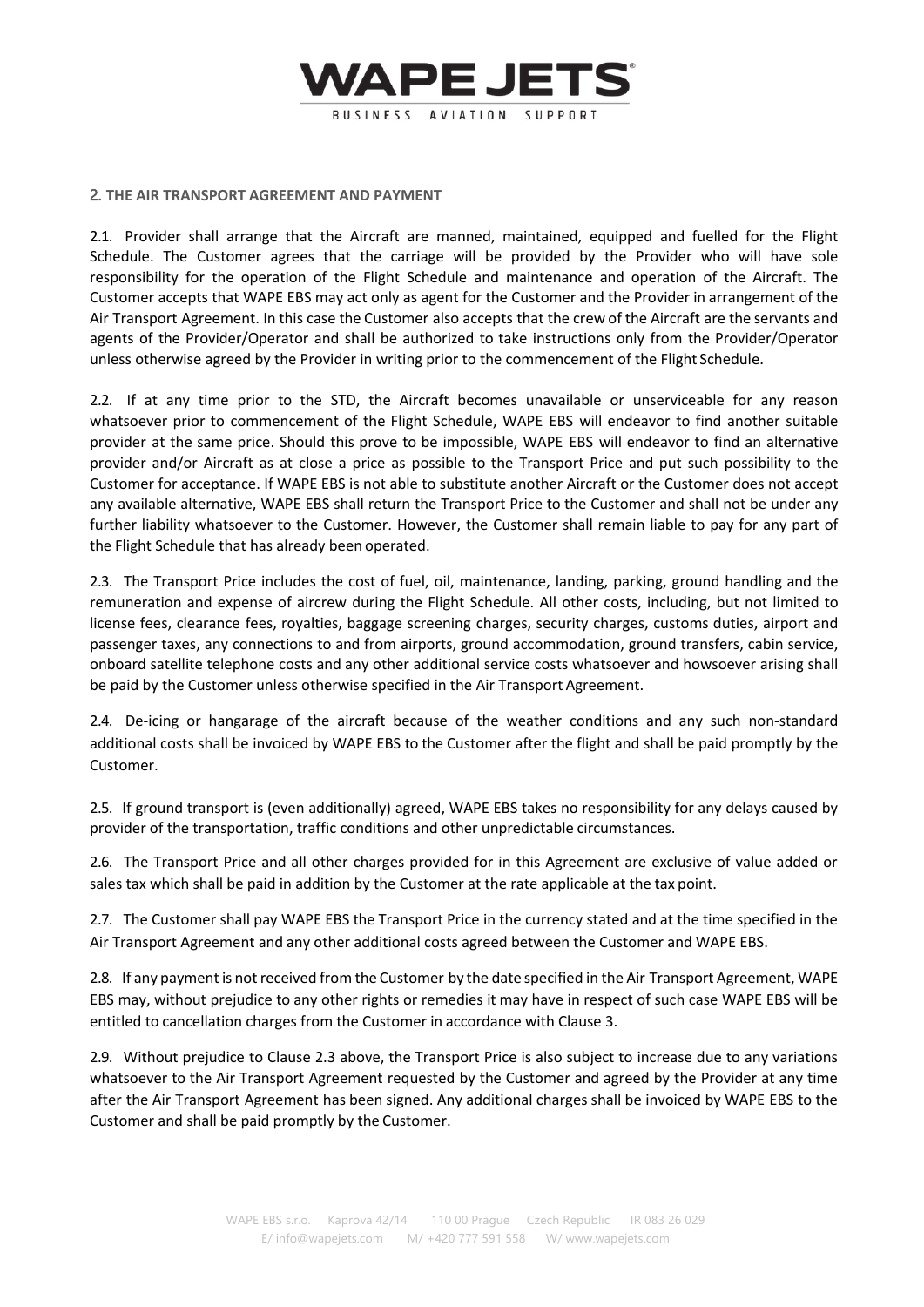

2.10. The Transport Price is payable as a 100% deposit before the Flight on the basis of an invoice.

2.11. Any further costs will be charged additionally post flight. This offer is subject to receipt of all necessary permissions and slots. Payment of the total price has to be made in full, funds must be cleared prior to commencement of the flight to such bank account as Provider notifies the Customer. Payment has to be done in a way through which the whole amount is on the respective WAPE EBS account without any deductions, otherwise the flight cannot be guaranteed (copy of SWIFT payment confirmation is not enough unless both parties have agreed otherwise).

2.12. The Customer hereby agrees to cover any additional costs that shall arise from any changes to the conditions of the Air Transport Agreement made by the Customer after the Agreement has been signed or actual occurrences that are different to those described in the Agreement such as additional passengers, passenger transport, additional catering, de-icing etc. To cover the extra costs described, an invoice shall be issued upon flight completion.

2.13. In case the Customer fails to pay 100% of the deposit before the initiation of air transport, the Provider may withdraw from this Agreement and require the Customer to pay compensation for costs connected with the execution of the flight, particularly to pay the costs that Provider has paid or shall pay in connection with having the aircraft at parking position at the place of departure and compensation for cancellation or similar fees to be paid. Moreover, the Provider may request the Customer to pay so-called cancellation fee in the same amount (defined below) as if the Flight was cancelled (withdrawal from the Agreement) by the Customer.

2.14. Customer shall provide payment confirmation not later than mentioned in the Air Transport Agreement. The Provider reserves the right to cancel this agreement in case payment confirmation is not provided as stated in this article. Copy of SWIFT payment confirmation is not enough as a guarantee of the provided payment if not received on time on Provider's account unless both parties have agreed otherwise.

2.15. Bank accounts

**EUR**: 123-4316510267/0100, IBAN: CZ58 0100 0001 2343 1651 0267, BIC/SWIFT: KOMBCZPP, BANK: KB, Czech Republic **CZK**: 123-4316490227/0100, IBAN: CZ72 0100 0001 2343 1649 0227, BIC/SWIFT: KOMBCZPP, BANK: KB, Czech Republic **USD**:123-4316580257/0100, IBAN: CZ82 0100 0001 2343 1658 0257, BIC/SWIFT: KOMBCZPP, BANK: KB, Czech Republic

All associated charges and fees (including bank fees and express payments) are to be paid by the client.

Please include the statement "ALL BANK FEES FOR THE ACCOUNT OF THE SENDER" when making the wire transfer.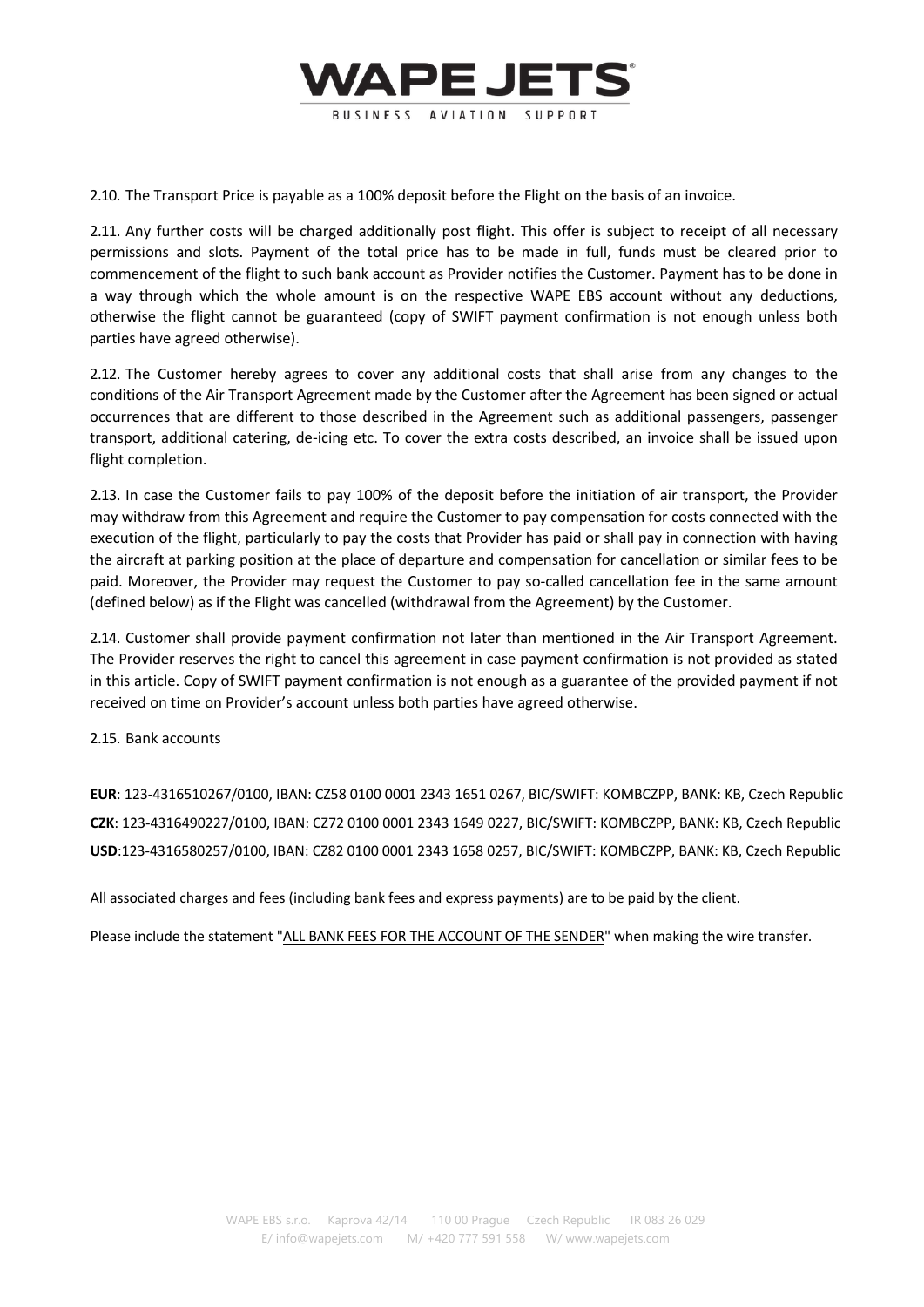

#### 3. **CANCELLATION AND TERMINATION**

3.1. The Customer may withdraw from this Agreement (cancel the flight) at any time before the initiation of air transport. Withdrawal shall be made in writing in an e-mail sent to: sales@wapejets.com. However, in such case the Customer shall pay to the Provider the following fees:

#### **Notice Period Percentage of Transport Price**

| Agreement conclusion to 31 days prior to departure | 10% of the Transport Price  |
|----------------------------------------------------|-----------------------------|
| 30 days to 8 days prior to departure               | 25% of the Transport Price  |
| 7 days to 4 days prior to departure                | 50% of the Transport Price  |
| 72 hours to 24 hours                               | 85 % of the Transport Price |
| Less than 24 hours, aircraft off-block, no show    | 100% of the Transport Price |

3.2. WAPE EBS may apply any monies already received from the Customer in satisfaction of such cancellation charges.

3.3. WAPE EBS may terminate the Agreement immediately by notice in writing if:

- 3.3.1. The Customer commits a breach of the Agreement which is incapable of remedy or which, if capable of remedy, is not remedied within such reasonable time as WAPE EBS shall require; or
- 3.3.2. If, in the opinion of WAPE EBS, the Customer is unable to pay its debts (within the meaning Act no. 182/200G Sb.

3.4. If WAPE EBS terminates the Agreement under this Clause, the Customer shall be liable for cancellation charges in accordance with Clause 3.1. If the Customer cancels one or more of the flights in the Flight Schedule, the Customer shall pay WAPE EBS cancellation charges based on such proportion of the Transport Price as WAPE EBS shall reasonably determine.

#### 4. **LIABILITY AND INDEMNITY**

4.1. The operation of the Flight Schedule will be subject to the WAPE EBS or subcontracted Provider's terms and conditions of carriage, a copy of which the Customer may obtain on request from either WAPE EBS or the respective Provider. The Customer should be aware that, depending on the domicile of the Provider, amongst other things, the liability of the Provider to the Customer may be limited in certain ways, including with regard to death and personal injury.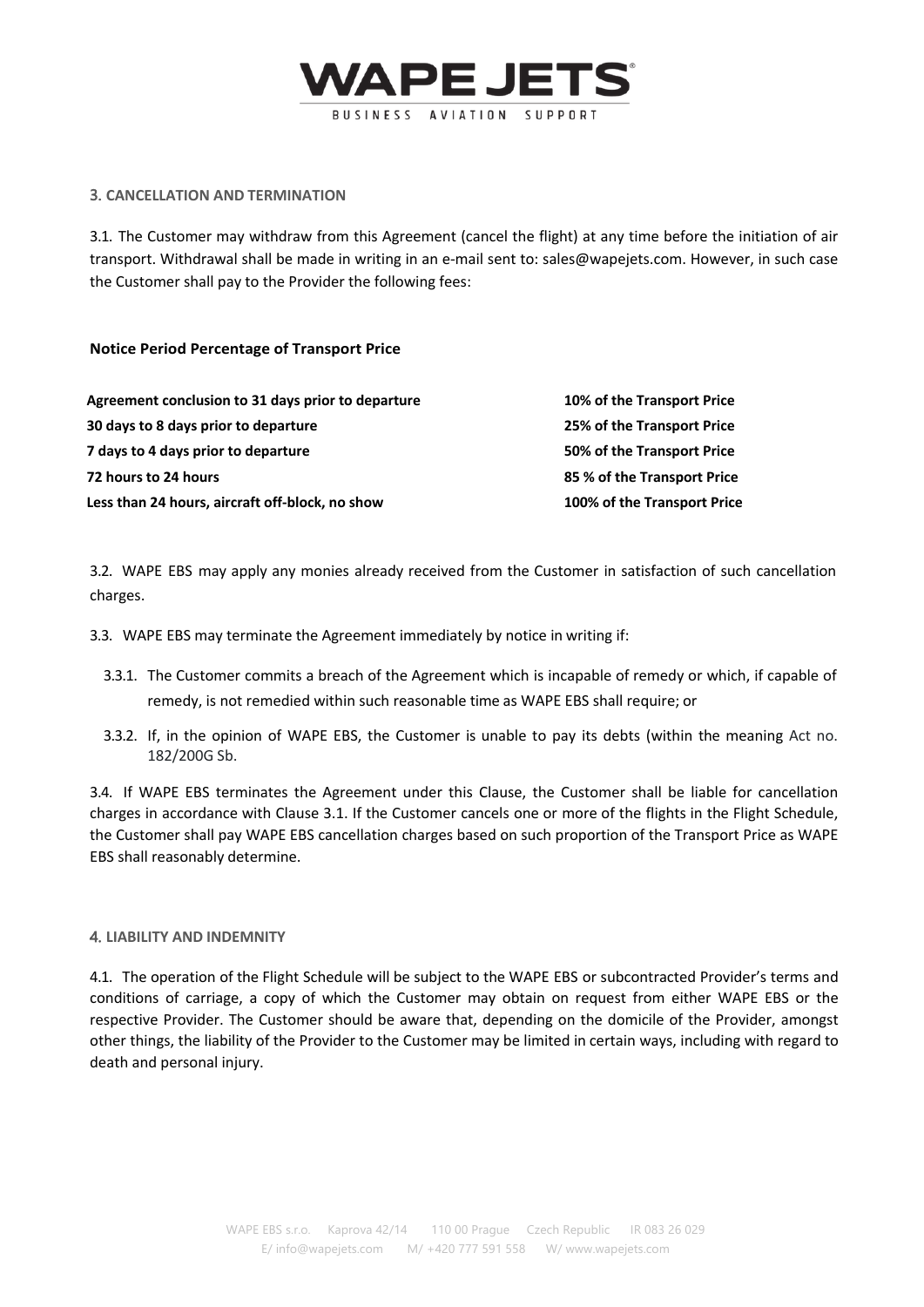

4.2. WAPE EBS makes no representation or warranty with regard to any subcontracted Provider and will not be liable in any way whatsoever for any loss, damage, injury or expense suffered or incurred by the Customer or any third party howsoever. However, nothing in this Clause shall exclude or restrict WAPE EBS liability for death or personal injury arising out of its negligence.

4.3. The Customer shall indemnify WAPE EBS against all liabilities, claims and expenses (including legal costs and fees) in respect of any liability of WAPE EBS to third parties (including but not limited to passengers) for any loss or damage whatsoever (including costs and expenses on a full indemnity basis) arising out of any act or omission of the Customer its servants or agents or any passenger carried by authority of theCustomer.

#### 5. **OPERATION OF THE FLIGHTS**

5.1. As stated in Clause 4.2 above the WAPE EBS or subcontracted Provider's terms and conditions of carriage apply to the operation of the Flight Schedule pursuant to the Air Transport Contract. These conditions shall include the following provisions without prejudice to the application of the Provider's other terms and conditions of carriage. In the event of any discrepancy betweenthe

Provider's terms and conditions of carriage and the following provisions, the following provisions shall prevail.

5.2. If the Aircraft, for any reason, whether before or after the commencement of the Flight Schedule, becomes incapable of undertaking or continuing all or part of the Flight Schedule, the Provider may at its absolute discretion substitute one or more aircraft of the same or another type and the provisions of the Agreement shall apply to the substituted aircraft.

5.3. If the performance of the Flight Schedule is prevented or delayed by the Customer or anyone acting on its behalf including (but not limited to) any passenger arriving later than 30 minutes before the STD, the Provider may at its absolute discretion and without liability depart as scheduled or delay departure. Any additional expense attributable to such delayed departure shall be borne by theCustomer.

5.4. In the event of non-performance of the Air Transport Agreement or delay caused by actions of third parties, labour difficulties, force majeure, including but not limited to inclement weather or technical breakdown or accident to the Aircraft or any part thereof, or any machinery to be used in relation to the Aircraft, the Provider shall use all reasonable endeavours to perform or continue the Flight Schedule but otherwise shall have no liability to the Customer whatsoever.

5.5. In the event of non-performance of the Air Transport Agreement or delay under Clause 5.4 above, the Customer shall be liable to pay to WAPE EBS such proportion of the Transport Price as shall apply to that part of the Flight Schedule which has been performed together with any additional charges and expenses payable by the Customer pursuant these General Terms.

5.6. The Provider shall be entitled to depart from the Flight Schedule where necessary in its reasonable opinion and any additional expenses applicable to such departure shall be borne by the Customer.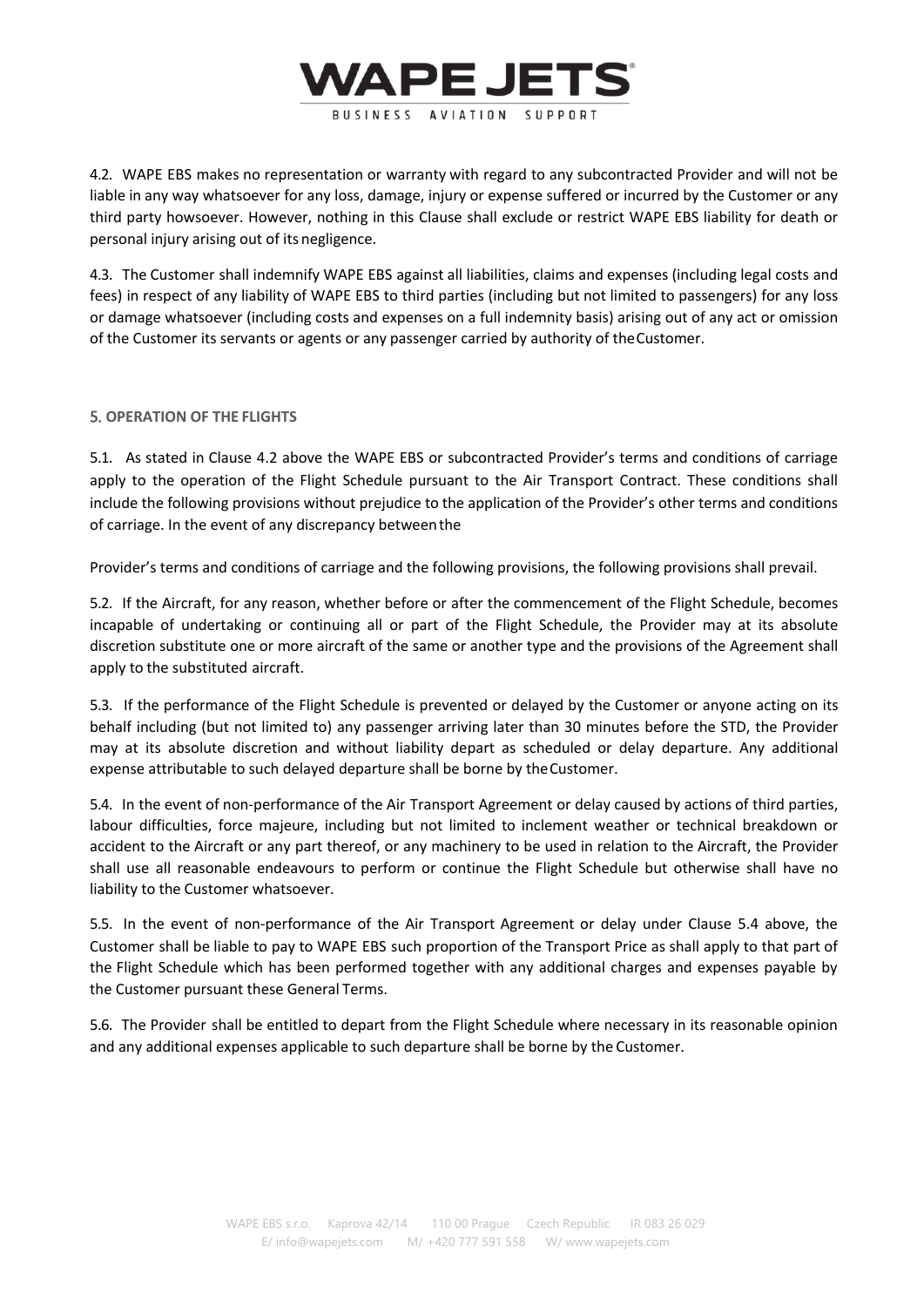

5.7. If for any reason the aircraft is diverted from any airport, aerodrome or destination shown in the initial Flight Schedule to another, the journey to the scheduled destination shall be deemed to be complete when the Aircraft arrived at such other destination.

5.8. The captain of the Aircraft shall have absolute discretion:

- 5.8.1. To refuse any passenger(s), baggage, cargo or any part thereof;
- 5.8.2. To decide what load may be carried on the Aircraft and how it shall bedistributed;
- 5.8.3. To decide whether and when a flight may be safely undertaken and where and when the Aircraft shall be landed.
- 5.8.4. In case of flying outside Schengen Area, inside the Schengen Area from the outside or whenever General Declaration is required for a flight the captain is authorized to check that passengers embarking the flight are listed in the General Declaration and that their passport details match. Any discrepancy shall be cleared before admission on board.

5.9. The Customer shall ensure that any goods to be transported are sufficiently and properly packed for carriage and shall supply adequate tie-down material and equipment taking into account all reasonable demands of the Provider and the captain and where necessary complying with IATA Dangerous Goods Regulations, [a copy of which is available for inspection at the office of WAPE EBS].

5.10. The Provider shall be entitled at its own discretion and without compensation to the Customer to use any part of the carrying capacity of the Aircraft unused by the Customer, except by means of the carriage of additional passengers, and to use any part of the Flight Schedule unused by the Customer.

#### 6. **PASSENGER BAGGAGE**

- 6.1. Passengers are Banned from Transporting:
	- 6.1.1. Baggage and objects which could compromise the safety of the flight, passengers and assets as well as baggage and objects which could get easily damaged during air transport, including objects with unsuitable packaging and objects which could be of a nuisance to passengers.
	- 6.1.2. Objects which are prohibited from transport by law, respective regulations and directives of the particular State.
	- 6.1.3. Objects which are, in the carrier's opinion, unsuitable for air transport due to their size, weight or character.
	- 6.1.4. Hazardous substances (explosives and ammunition, flammables, corrosives, compressed gases, poisonous substances, toxic and infectious materials, oxidising substances, radioactive material, magnetic and other dangerous objects).
	- 6.1.5. Detailed information regarding transport of the above-listed baggage categories will be provided by the carrier's sales offices.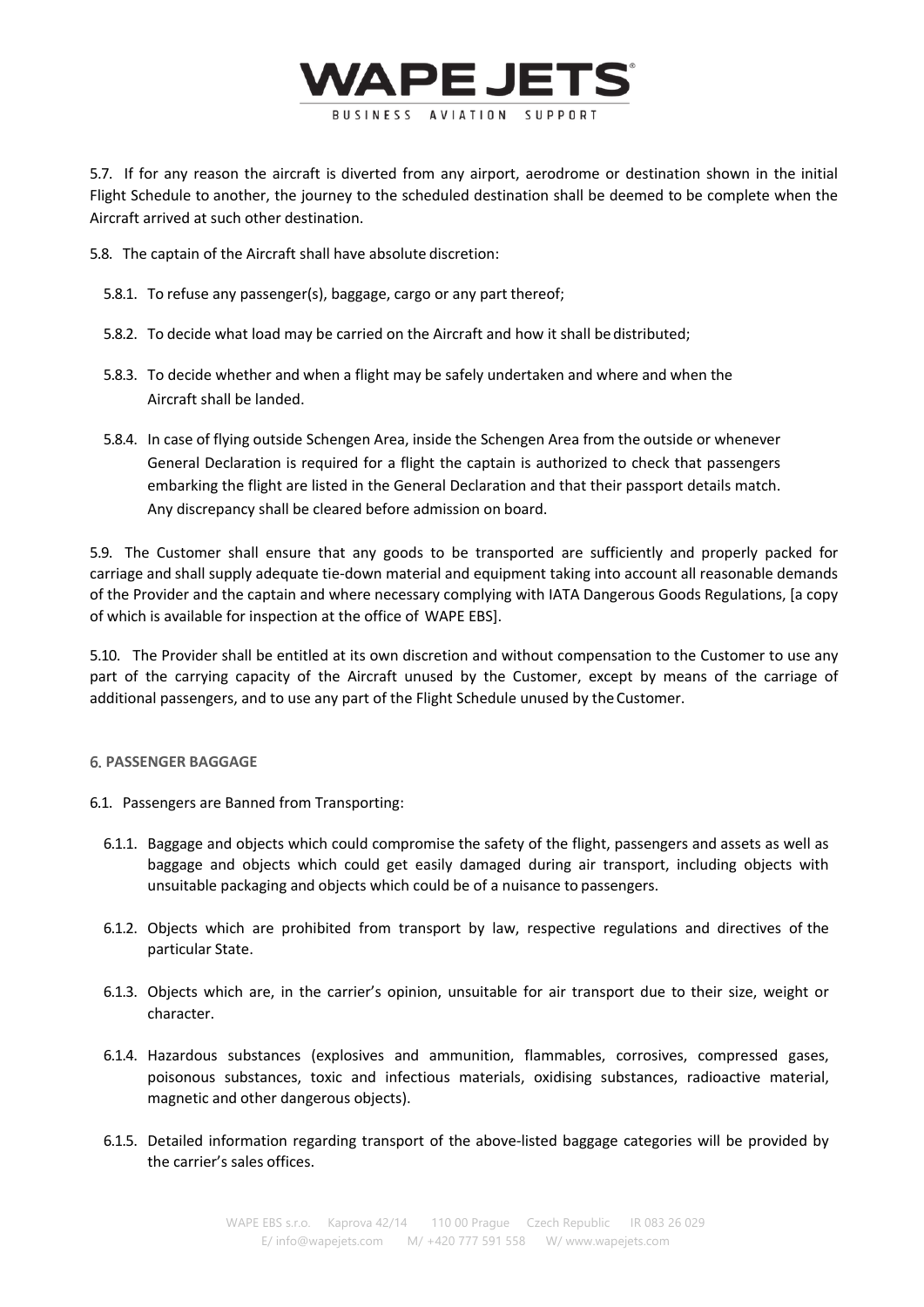

**List of prohibited items:**

Without prejudice to applicable safety rules, passangers are not permitted to carry the following articles into security restricted areas and on board an aircraft:

- 1. guns, firearms and other devices that discharge projectiles devices capable, or appearing capable, of being used to cause serious injury by discharging a projectile, including:
	- Firearms of all types, such as pistols, revolvers, rifles,shotguns
	- Toy guns, replicas or imitation firearms capable of being mistaken for realweapons
	- Component parts of firearms, excluding telescopic sights
	- Compressed air and  $CO<sub>2</sub>$  guns, such as pistols, pellet guns, rifles and ball bearing guns
	- Signal flare pistols and starter pistols,
	- Bows, cross bows and arrows,
	- Harpoon guns and spear guns,
	- Slingshots and captapults
- 2. stunning devices devices designed specifically to stun or immobilise, including:
	- Devices for shocking, such as stun guns, lasers and stun batons,
	- Animal stunners and animal killers,
	- Disabling and incapacitating chemicals, gases and sprays, such as mace, pepper sprays, capsicum sprays, tear gas, acid sprays and animal repellent sprays;
- 3. objectswith a sharp point orsharp edge objects with a sharp point orsharp edge capable of being usedto cause serious injuries, including:
	- Items designed for chopping, such as axes, hatchets and cleavers,
	- Ice axes and ice picks,
	- Razor blades
	- Box cutter
	- Knives with blades of more than 6 cm,
	- Scissors with blades of more than 6 cm as measured from the fulcrum,
	- Martial arts equipment with a sharp point or sharp edge,
	- Swords and sabres
- 4. workmen's tools tools capable of being used either to cause serious injury or to threaten the safety of aircraft, including:
	- Crowbars,
	- Drills and drill bits, including cordless portable power drills,
	- Tools with a blade or a schaft of more than 6 cm capable of use as a weapon, such as screwdrivers and chisels
	- Saw, including cordless portable power saw
	- **Blowtorches**
	- Bolt guns and nail guns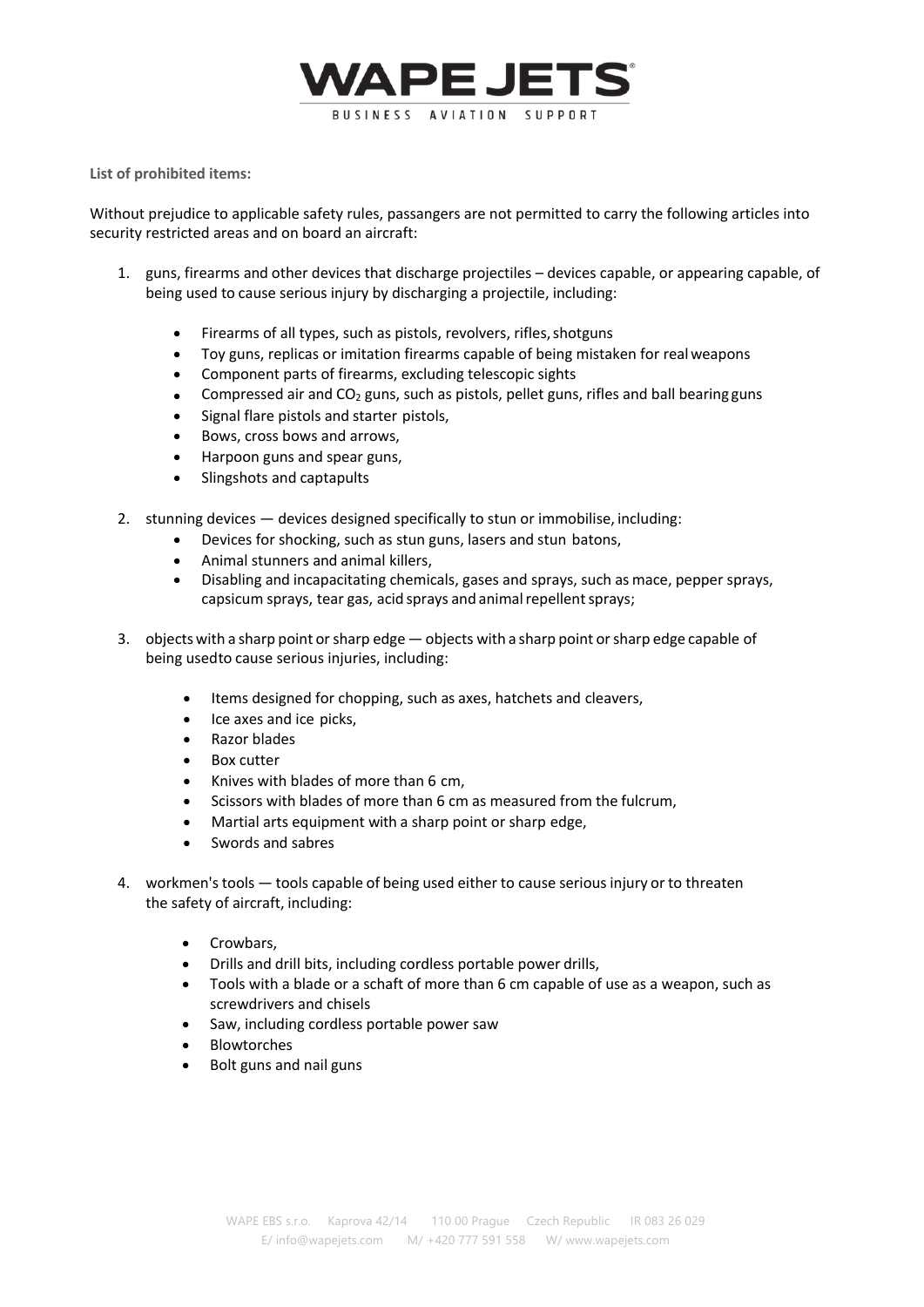

- 5. blunt instruments objects capable of being used to cause serious injury when used to hit, including:
	- Baseball and softball bats
	- Clubs and batons, such billy clubs blackjaks and night sticks
	- Martial arts equipment
- 6. explosives and incendiary substances and devices explosives Explosives and incendiary substances and devices and incendiary substances and devices capable, or appearing capable, of being used to cause serious injury or to pose a threat to the safety of aircraft, including:
	- Ammunition
	- Blasting caps
	- Detonator and fuses
	- Replica or imitation explosive devices
	- Mines, grenades and other explosive military stores
	- Fireworks and other pyrotechnics
	- Smoke-generating canisters and smoke-generating cartridges,
	- Dynamite, gunpowder and plastic explosives

**Transportation of live animals in passenger cabin (PET)**

Pets, i.e. only cats and dogs, in the cabin will be allowed on ad-hoc basis only. A maximum of 3 pets will be allowed on airplane board.

Passengers carrying pets in accordance to the provisions of articles below will be warned of the possibility of offloading the animal if not in compliance of these provisions.

Carriage of pets will only be allowed when the pet:

- Has proper valid vaccination and health documents.
- Is carried in a kennel or (animal) bag, provided that the kennel/bag fits on the seat/toilet seat with the appropriate restraining items. The kennel/bag must measuring not more than 30 x 47 x 27 cm. The kennel/bag must be clean and made of a strong, leak-proof material (hard or soft). A kennel/bag can include more than one animal, as long as the maximum size or weight is not exceeded, and are then considered as one.
- Remains in the kennel/bag throughout the flight and the kennel/bag shall remain on the seat/toilet seat.
- Together with the kennel/bag, has a maximum weight of 8 kg/18 lbs.
- Does not have an offensive behaviour, smell or appearance.

The presence of pets in the cabin will be mentioned on the Air Transport Agrement and relevant pet valid vaccination/health documents shall be filled in at check-in. The Commander may order to reject the animal to be transported before a flight. Any time, during a flight, the Commander may also order to off-load the animal when the animal causes or has caused annoyance to passengers.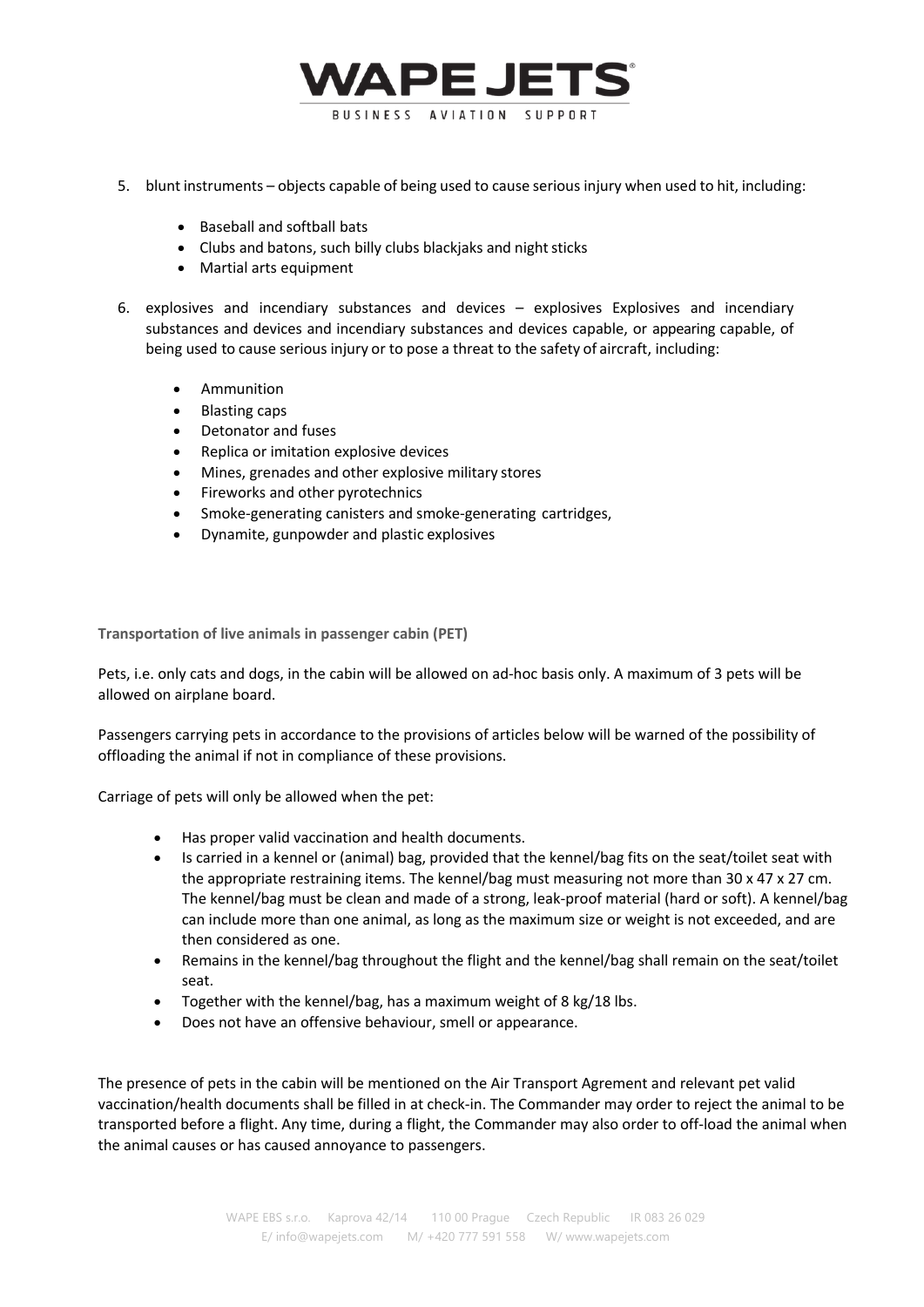

As WAPE EBS/Operator operated airplane type does not allow carriage of animals in cargo holds (heating and ventilation limitations), the animal shall not be loaded in cargo holds.

Whenever the fasten seat belt order is on, the kennel/bag shall be closed and placed on the seat/toilet seat.

Note: Guide and Rescue Dogs are not primarily transported, deliberately. In case of need, it shall be processed as an ad-hoc situation, with the appropriate adopted provisions.

#### **7. GENERAL PROVISIONS**

7.1. No failure by either Party to exercise, nor any delay in exercising, any right or remedy under the Agreement shall operate as a waiver thereof or of any right or remedy hereunder, nor shall any single or partial exercise of any right or remedy prevent any further or other exercise thereof, or the exercise of any other right or remedy.

7.2. Neither Party shall assign any of its rights or obligations under this Agreement in whole or in part without the prior written consent of the other Party, such consent not to be unreasonably withheld.

7.3. This Agreement shall be governed and construed in accordance with Czech law and the Czech Courts shall have non-exclusive jurisdiction to settle any claim or matter arising under this Agreement.

7.4. Nothing in this Agreement, expressed or implied, is intended to confer upon any third party, other than the legal successors of the Parties and third parties to which the Agreement or certain rights under or in relation to the Agreement have been assigned as provided under this Agreement, any rights to require fulfilment of any obligation under this Agreement or any other right whatsoever under or by reason of this Agreement.

#### **8. GDPR**

8.1. By signing the Air Transport Agreement, to fulfill obligations resulting from Regulation on the protection of natural persons with regard to the processing of personal data and on the free movement of such data, and repealing Directive 95/46/EC (Personal Data Processing & Protection Information, hereinafter defined as the "GDPR"), Customer confirms that has been informed about GDPR, permanently available on WAPE JETS' website: www.wapejets.com accepts it and agrees on this policy. The Customer gives the express consent to the provision of personal data of him and other co-passengers within the GDPR for the purpose of fulfilling the contract, direct and indirect marketing, business purposes, and for creating copies of personal documents of all passengers.